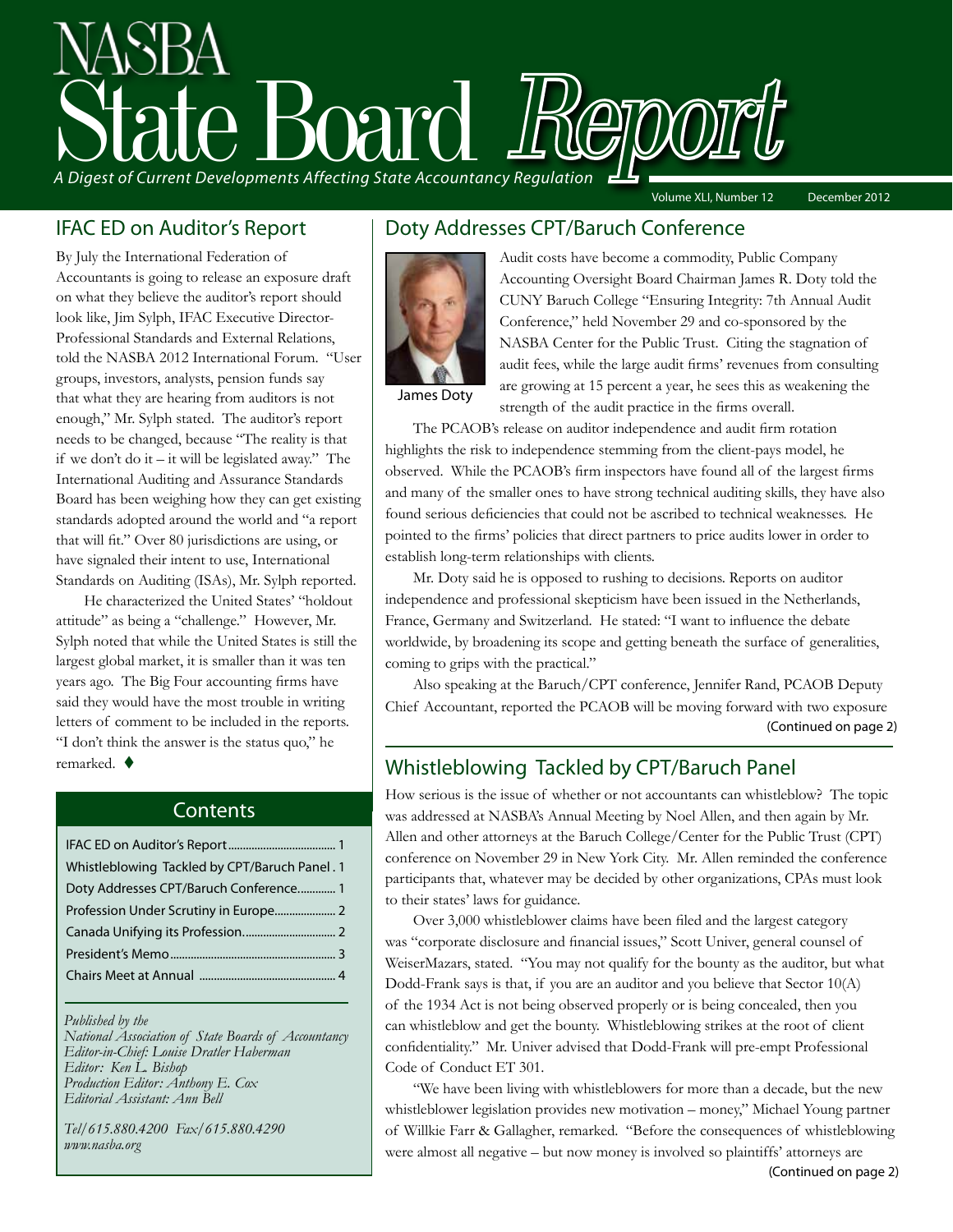#### Profession Under Scrutiny in Europe

The audit profession in Europe is in political focus and matters relating to the profession could be horse traded, warned Philip Johnson, president of the Fédération des Experts Comptables Européens (FEE), at the NASBA International Forum on October 31. This scrutiny is affecting all jurisdictions – including the United States. "The PCAOB is being influenced by what is happening in Europe. Their concept releases came in response to questions being raised in the EU," Mr. Johnson stated.

He explained that the European Commission is the executive body of the European Union. The EC proposes legislation, but it cannot enact it. The Council of the EU is composed of representatives of all 27 member states, and it legislates and coordinates economic policy among the member states. The European Parliament represents the EU citizens as it also legislates and supervises EU institutions. Final legislation is co-decided by the Council of the European Union and the European Parliament. The Council will meet in December and the Parliament in January.

"There are more proposals to revise EU audit policy," Mr. Johnson reported. "The debt crisis has led to major austerity programs. It is impacting people in the street, who are voters. This is now political. The auditing profession is low lying fruit... The audit profession has to be part of the solution," he counseled.

The reaction to having an auditor's commentary in the financial report has been more pronounced in the U.S. than in Europe, he noted, and attributed that to litigation issues in the U.S. He noted that it has been said, "The outcome of an audit is the best kept secret there is," with only the final result of pass or fail being reported. "You have to change the reporting framework," Mr. Johnson told the NASBA Forum. "The auditor is going to report more about a going concern."

FEE is currently working on a paper relating to the "Future of Audit." He pointed out FEE had released four briefing papers in July 2012. They covered: improved auditor reporting; the provision of non-audit services to public interest entities' audit clients; adoption of ISAs in the EU; and public oversight of statutory auditors and audit firms.  $\blacklozenge$ 

#### CPT/Baruch Panel (Continued from Page 1)

putting in whistleblower practices. There is a lot of opportunity for this to bring havoc," he said.

Mr. Allen, NASBA legal counsel and a partner of Allen, Pinnix & Nichols told the conference that regulators are looking at not having a prohibition against whistleblowing. "It is unsettled law," he stated and he reported that an exposure draft on this topic is expected to be released by NASBA and the AICPA.

At NASBA's Annual Meeting in October (see www.nasba.org for video), Mr. Allen noted that some states make whistleblowing by an accountant a crime. Very few states currently permit or require it. Currently the Uniform Accountancy Act's Section 18 permits it under applicable laws, but there are only 12 states that currently have the UAA's language.  $\blacklozenge$ 



NASBA and CICA representatives at signing of MRA extension.

#### Canada Unifying its Profession

The official launch date for CPA Canada, the national organization supporting the provincial bodies of the Canadian Institute of Chartered Accountants and of the Certified Management Accountants of Canada, has been set for January 1, 2013. The development of the Canadian CPA (chartered public accountant) certification program is scheduled to be completed in the fall of 2013, Kevin J. Dancey, president and chief executive officer of the Canadian Institute of Chartered Accountants told the NASBA meeting on October 31. As the new program is being developed, an extension of the mutual recognition agreement with the Canadian Institute of Chartered Accountants was signed by representatives of NASBA, AICPA and CICA at the October Annual Meeting (see photo above). The tri-party mutual recognition agreement extension, covering professionals in Canada, the U.S. and Mexico, has been sent to the Instituto Mexicano de Contadores Públicos for their signatures.  $\blacklozenge$ 

Doty Addresses Conference (Continued from page 1)

drafts, rather than a combined one, that will cover (1) disclosing the name of the engagement partner in the financial report and the form filed with the PCAOB and (2) naming firms doing more than 3 percent of the work on an audit. Moderator Douglas Carmichael, Professor of Accounting at Baruch College, questioned if the PCAOB had noted a split in the comment letters between the viewpoints of auditors and those of investors on the providing of additional information. Ms. Rand said on transparency and on the audit report a split had been observed. "Investors believe transparency is helpful. It is sunshine – and they believe it will improve accountability." For the auditors, "Liability is a concern. It is hotly debated."

Ms. Rand told the conference a practice alert on professional skepticism was slated to be released by the end of 2012. In fact, "Staff Audit Practice Alert No. 10: Maintaining and Applying Professional Skepticism in Audits," was released on December 4 (see www.pcaobus.org). The PCAOB had previously issued a concept release on this topic and received more than 700 letters in response.

"PCAOB inspectors continue to observe instances in which the circumstances suggest that auditors did not appropriately apply professional skepticism in their audits," the Alert states.  $\blacklozenge$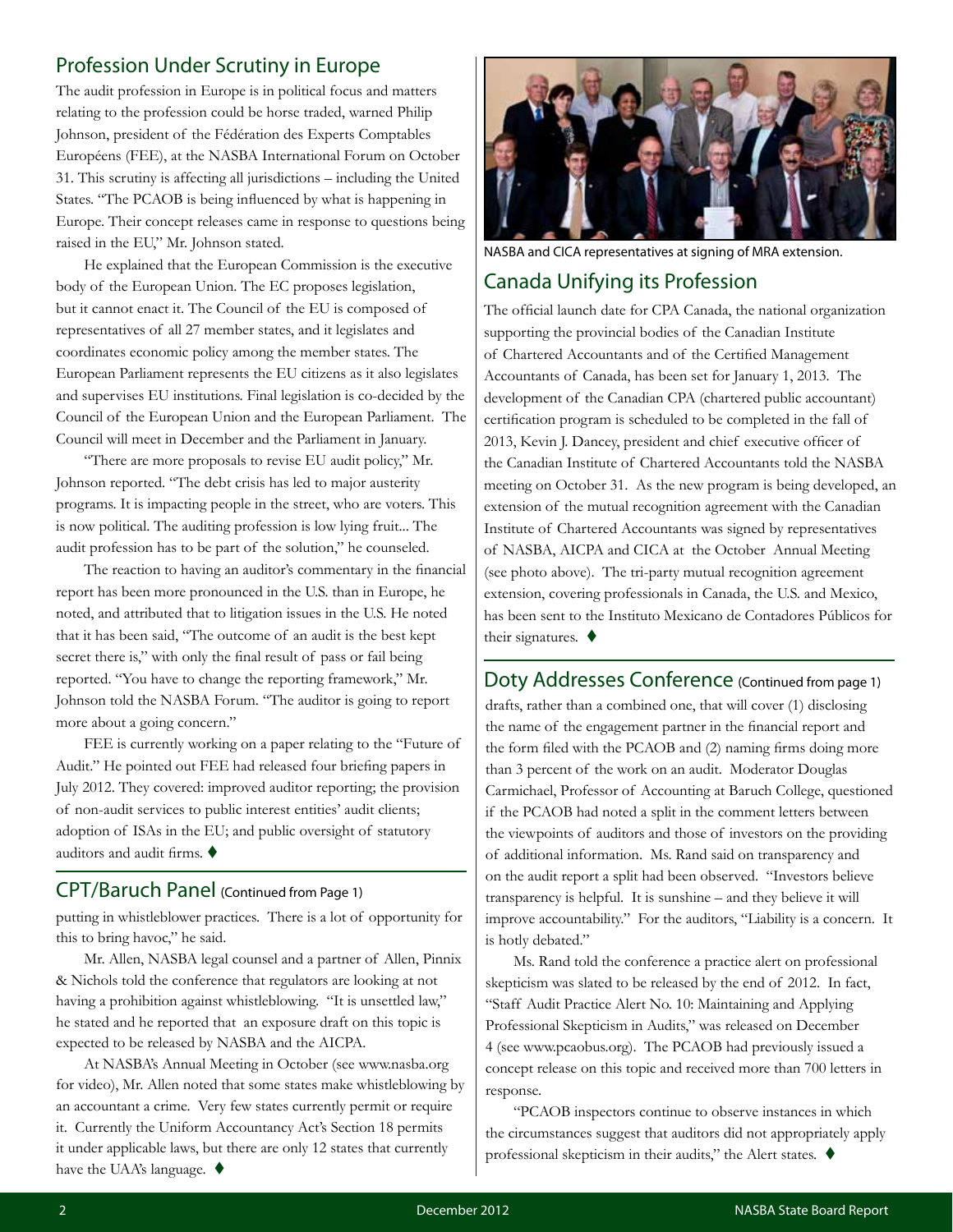## **Reflection**

Confucius observed: "There are three methods of gaining wisdom. The first is reflection, which is the highest. The second is imitation, which is the easiest. The third is experience, which is the bitterest." As we come to the end of the year, it is a natural time for me to reflect on this, my first year as NASBA's President and CEO, and to measure how we have grown in wisdom, relevance and success as an organization. Did we seek out best practices and methods? With an open mind, did we imitate those strategies that made others successful? Are we leveraging our over one hundred years of experiences, both good and bad, to continuously adapt and improve? Upon reflection, I say we have done all those things.



Ken L. Bishop

To begin with, we made some significant changes and enhancements this year, the cornerstone of which has been the "Mission Driven – Member Focused" mandate towards which we measure everything we do. This was clearly demonstrated when 2011-12 Chair Mark Harris called for a new strategic plan, which was developed primarily by current State Board members. We also saw that when 2012-2013 Chair Gaylen Hansen took on the challenge of enlisting sitting State Board members to fill the majority of seats on NASBA committees and task forces, to encourage fresh input and participation. The consideration of mission and focus by NASBA's staff is now part of all our operational decisions.

This year we stepped outside of our comfort zone a bit to challenge ourselves as to our culture and the lack of diversity in our leadership positions. My "President's Memo" entitled "Photos on the Wall" (*State Board Report,* Volume XLI, Number 9) in September resulted in an unprecedented response from you our stakeholders. My belief in the high quality of the people associated with NASBA was reinforced by the comments in the numerous calls, letters and emails I received, and through the individual conversations I had with many of you. Most gratifying to me were the private discussions that I have had with women and minorities who were appreciative of the exposure of this issue and, more importantly, by their decision to seek office in NASBA. Early next year a task force will meet in New York to seriously discuss the issue and to make recommendations to the Chair as to how to encourage and support diversity.

We made significant advancements in our efforts to ramp up NASBA's relevance in national and international matters that impact the protection of investors and those reliant on accounting services. The time has passed when NASBA and the State Boards of Accountancy would accept being excluded from participation in processes impacting the quality and credibility of relied upon accounting services. NASBA's volunteer and staff leadership are being given enhanced roles in discussion panels, roundtables and other deliberative processes. With volunteer committee support, we are issuing thoughtful and intuitive responses to exposure drafts and requests for comments. We continue to strive to make and improve our working relationships with state, national and international bodies that develop standards, rules or policies that set or impact public accounting practice. Our work is not done. We should not rest until Boards of Accountancy are recognized for their primary regulatory role and have their proper place at every relevant table.

Finally, as we approach the end of 2012, I can't help but reflect on the amazing amount of support and friendship that you have shown me during my first year as your President. I will never forget it. I want to thank you for that and express my hope that you and your families have a joyous and safe holiday season and a happy and prosperous new year.

*Semper ad meliora (Always toward better things).*

Jen L. Bohop

*― Ken L. Bishop President and CEO*